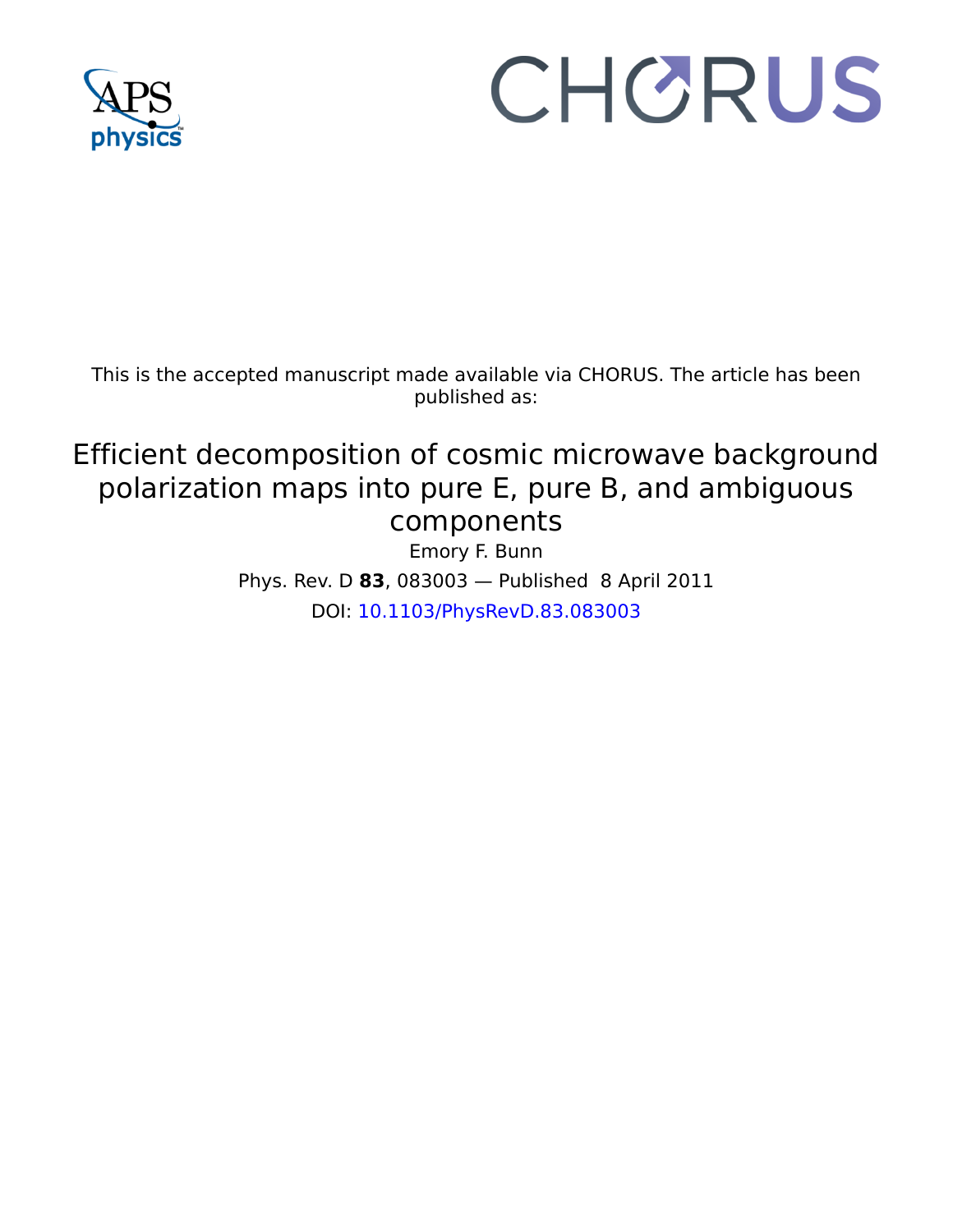### Efficient decomposition of cosmic microwave background polarization maps into pure E, pure B, and ambiguous components

Emory F. Bunn<sup>∗</sup>

Physics Department, University of Richmond, Richmond, VA 23173

Separation of the B component of a cosmic microwave background (CMB) polarization map from the much larger E component is an essential step in CMB polarimetry. For a map with incomplete sky coverage, this separation is necessarily hampered by the presence of "ambiguous" modes which could be either E or B modes. I present an efficient pixel-space algorithm for removing the ambiguous modes and separating the map into "pure" E and B components. The method, which works for arbitrary geometries, does not involve generating a complete basis of such modes and scales the cube of the number of pixels on the boundary of the map.

#### I. INTRODUCTION

attention in cosmology is focused on a map with complete<br>cterize the polarization of the cosmic can be perfectly separated CMB polarization. Multiple ex-<br>main, but for a map setected CMB polarization. Multiple ex-<br>main, b A great deal of attention in cosmology is focused on attempts to characterize the polarization of the cosmic microwave background (CMB) radiation. Multiple experiments have detected CMB polarization [1–6]. The Planck Surveyor [7] will provide all-sky polarization maps at many frequencies, and many other experiments are in development. Many in the cosmology community regard the quest for high-quality CMB polarization maps as an extremely high priority [8, 9]. CMB polarization maps can potentially provide a great deal of information about our Universe, complementing the wealth of information provided by CMB temperature anisotropy.

Although polarization maps have multiple uses, much of the interest in CMB polarization stems from the prediction that a stochastic background of gravitational waves, prouced during an inflationary epoch, may be visible in polarization maps. Detection of this background would be of revolutionary importance, providing direct confirmation of inflation as well as a measurement of the inflation energy scale.

The possibility of detecting this gravitational wave background is a consequence of the fact that a CMB polarization map can be regarded as a sum of two components, a scalar E component and a pseudoscalar B component [10–13]. To linear order in perturbation theory, "ordinary" scalar perturbations populate only the  $E$  component. The tensorial gravitational waves, on the other hand, populate both  $E$  and  $B$  components. Because the tensor component is known to be smaller in amplitude than the scalar component, detection of it requires a channel that is free of scalar contributions. Bcomponent polarization may provide this channel.

The B component is predicted to be at least an order of magnitude smaller than the  $E$  component on all angular scales. It is therefore important to make sure that any detection of B-type polarization is free from contamination from the E component. Such contamination can be caused by systematic errors, of course [14–17], but even

in an error-free map one must worry about mixing of  $E$ and B components in the data analysis process [18]. For a map with complete sky coverage, the two components can be perfectly separated in the spherical harmonic domain, but for a map with only partial sky coverage care must be taken to separate components in a leakage-free way [19–23].

I. INTRODUCTION in an error-free map one must vorry shout mixing and of attention in cosmology is focused on a map with complex exc coverage, the two complex of the complex correlation of the commit by perpendent (CMB pol One way to think about this concern is in the language of the "pure" and "ambiguous" components of a polarization map [21]. A "pure  $E$ " (resp. B) mode on the incomplete sky is one that can only have been produced by E-type (resp. B-type) polarization, while an ambiguous mode is one that could have been produced by either component. To be specific, a (not necessarily pure)  $E$ (resp.  $B$ ) mode  $P$  is one that satisfies a certain differential relationship  $\mathbf{D}_{B}^{\dagger} \cdot \mathbf{P} = 0$  (resp.  $\mathbf{D}_{E}^{\dagger} \cdot \mathbf{P} = 0$ ). Explicit forms for the differential operators  ${\bf D}_{E,B}$  are given in Section II, and further details may be found in refs. [20, 21]. An ambiguous mode is one that satisfies both conditions simultaneously. There are no modes satisfying both conditions on the complete sphere, but there on any domain consisting of only part of the sphere.<sup>1</sup>

"Pure"  $E$  (resp.  $B$ ) modes are defined to be orthogonal to *all B* (resp.  $E$ ) modes, including the ambiguous modes. Explicit examples of pure and ambiguous modes may be found in ref. [21].

On the incomplete sky, the decomposition into  $E$  and B components is not unique, since there is no way to decide where to put the ambiguous modes. One way to illustrate this is to imagine working with a square patch of sky in the flat-sky approximation. The E-B decomposition is trivial in Fourier space, so one could perform the decomposition by Fourier transforming, decomposing, and transforming back. Now imagine performing

<sup>∗</sup>Electronic address: ebunn@richmond.edu

<sup>1</sup> The analogy between spin-two polarization fields and spin-one vector fields is helpful here. On a two-dimensional surface without boundary, such as a sphere, any smooth vector field can be uniquely decomposed into curl-free and divergence free components. On a surface with boundary, however, the decomposition is not unique due to the existence of "ambiguous" vector fields that are both curl-free and divergence-free, such as  $x\hat{x} - y\hat{y}$ , defined over a subset of the plane.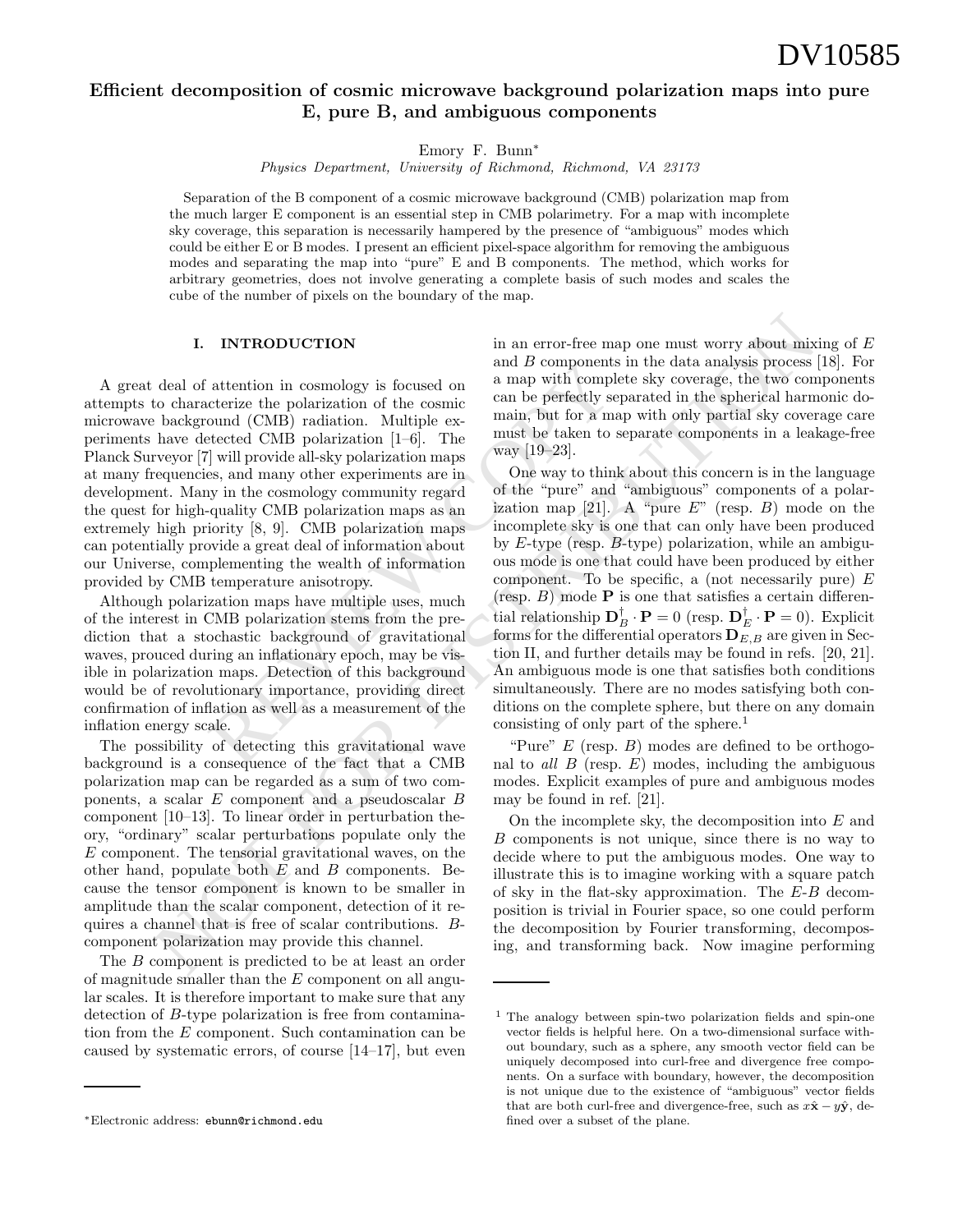this set of operations after padding the observed map out to a larger size, inserting any values you like in the unobserved region. Different  $E/B$  decompositions will result depending on how the padding is performed, all of which will match the data over the observed region. If all one has access to is the observed patch, there is no way to tell which if any of these is the "real"  $E/B$ decomposition.

Although the  $E/B$  decomposition is not unique for a partial sky map, the decomposition into pure  $E$ , pure  $B$ , and ambiguous components is unique [21]. In practice, if the  $E$  component dominates over the  $B$  component as expected, the ambiguous modes will mostly contain information about  $E$  modes, and a robust detection of  $B$ -type polarization must therefore be sought in the pure  $B$  component. One consequence of this loss of B information to ambiguous modes is a shift in the optimum tradeoff between sensitivity and sky coverage [18]: the optimum sky coverage for a B-type experiment is larger than would be found by a straightforward "Knox formula" [24].

The information loss due to ambiguous modes has two sources: incomplete sky coverage and pixelization [21]. Pixelization ambiguity is essentially a consequence of aliasing of Fourier modes (working in the flat-sky approximation for simplicity). In a map with pixel size  $L_{\text{pix}}$ , Fourier modes with wavevector components greater than the Nyquist frequency  $k_{\text{Ny}} = 2\pi/L_{\text{pix}}$  are aliased to modes of lower frequency. In the process, the wave vector  $\vec{k}$  is mapped to a new vector with, generically, a completely different direction. The decomposition of a Fourier mode into  $E$  and  $B$  components depends entirely on the direction of  $\vec{k}$ , so aliasing thoroughly scrambles E and B modes. There is only one way to avoid this: one must pixelize finely, pushing the Nyquist frequency to a level where beam suppression makes aliasing negligible.

If a data set has been pixelized too coarsely, resulting in significant aliasing, no data analysis method can undo the E-B mixing. Therefore, in this paper, I will assume that the data have been sufficiently finely pixelized (relative to the beam size) to control pixelization-induced  $E-B$ mixing to an acceptable level. The method described in this paper is aimed at removing the incomplete-skyinduced ambiguous component.

Of course, no matter how fine the pixelization, the noise will not be smooth on the pixel scale. Separate tests are therefore required to make sure that the decomposition described herein is well-behaved with respect to noise in the data. Section IV discusses such tests.

The original method for decomposition into pure E, pure B, and ambiguous components (hereinafter referred to as an  $E/B/A$  decomposition) involved the construction of an orthornormal basis of such modes by solution of an eigenvector problem of dimension  $2N_{\text{pix}}$ , the number of pixels in the data set. Such an operation is computationally extremely expensive for large data sets. This paper will present an alternative algorithm that is far more efficient.

Even on an incomplete sky, it is easy to separate a po-

larization map into  $E$  and  $B$  components, if one does not worry about the purity of those components: one simply performs the operation in Fourier space (if the flatsky approximation is appropriate) or spherical harmonic space; in either case the separation can be done mode by mode. The difficulty comes in projecting out the ambiguous component from each of these components. The ambiguous component of each map is determined by data on the boundary of the map, so it is natural to seek methods of finding it and projecting it out by examining only pixels near the boundary of the observed region. This paper will present one such method. As we will see, such methods can be far more efficient than the naïve method of finding a complete set of normal modes.

In principle, in order to perform power spectrum estimation (the primary goal of a CMB polarization experiment), it is not necessary to perform any  $E/B/A$  (or indeed  $E/B$ ) separation at all. For any given choice of E and B power spectra, one can in principle compute the likelihood function  $L(C_l^E, C_l^B)$  and use it to draw confidence intervals or Bayesian credible regions in power spectrum space. If this analysis excludes  $C_l^B = 0$ , then B-type power has been detected. For large data sets, where the full likelihood is too expensive to compute, other methods such as the pseudo- $C_l$  method have been generalized from temperature anisotropy to polarization data [25–29]. Such methods achieve near-optimal power spectrum estimates without the need to perform an explicit  $E/B/A$  decomposition. There may well be other data analysis methods that do not involve worrying about an  $E/B/A$  decomposition. For example, one might analyze interferometric data entirely in visibility space [30– 32], without ever constructing a real-space map at all.

Nonetheless, E/B/A separation of polarization data sets will be useful for several reasons. Although the power spectra are the primary quantities to be measured in a CMB data set, they are not the end of the story; real-space maps are necessary for a variety of applications. Probably the most important will be tests for foreground contamination, which may be easier to do via real-space cross-correlation with foreground templates. Use of the lensing B-mode signal to constrain cosmological parameters (e.g., [33–35]) depends on real-space B-component information, rather than just the power spectra. Searches for non-Gaussianity and departures from statistical isotropy also go beyond the power spectrum. A real-space picture of the pure  $B$  component will be an important "sanity check" to make sure that the detected B component looks qualitatively as expected. Last but certainly not least, people (both scientists and the broader public) will find it much easier to believe that B modes have really been detected if there is an actual map they can be shown.

Other methods have been proposed for performing E-B separation on incomplete sky maps [36–39]. These methods may prove extremely useful, but the method I propose herein differs from them in significant ways: it allows reconstruction of the actual polarization map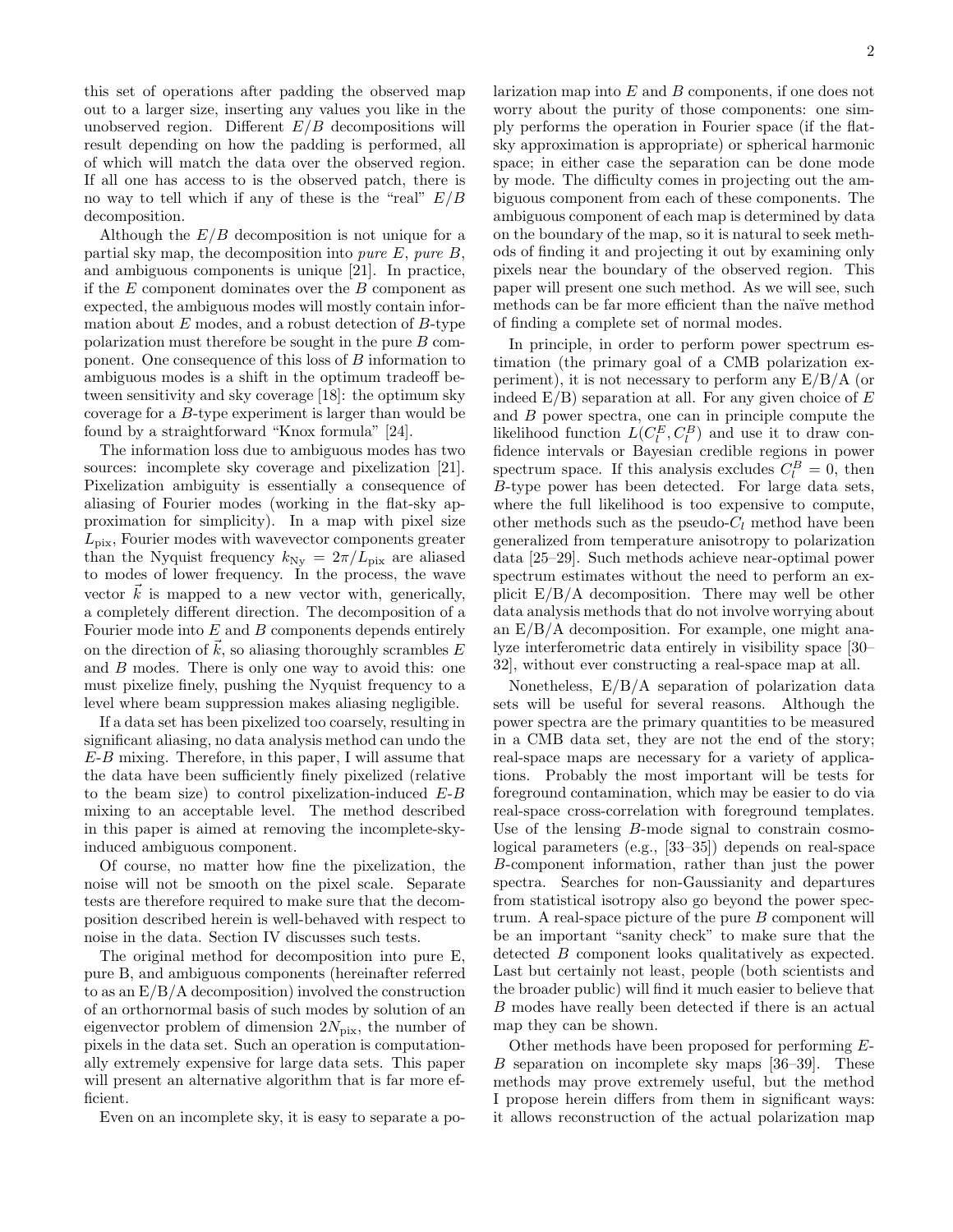components (i.e., the observables  $Q, U$ ) as opposed to a scalar derivative of these quantities, and it does so by solving the relevant differential equation for the ambiguous modes, rather than by making a heuristic approximation that the ambiguous modes can be regarded as confined to the boundary of the map.

The remainder of this paper is organized as follows. Section II reviews the formalism behind pure and ambiguous components and lays out the schematic recipe for the  $E/B/A$  separation. Section III describes the technical details of the implementation. Section IV describes some tests of the algorithm, and Section V contains a brief discussion.

#### II. SEPARATION INTO PURE AND AMBIGUOUS MODES

#### A. Review of formalism

We begin with a review of some useful relations involving  $E$  and  $B$  modes. The reader wishing further detail can see, e.g., refs. [20, 21]. For simplicity, we work in the flat-sky approximation. Section V discusses the generalization to the spherical sky.

Let  $Q(\vec{r})$  and  $U(\vec{r})$  be the Stokes parameters as functions of position  $\vec{r}$  on the sky. We will group them together into a vector field

$$
\mathbf{p} = \begin{pmatrix} Q \\ U \end{pmatrix} . \tag{1}
$$

Here and throughout, arrows denote spatial vectors, while boldface denotes vectors in more general vector spaces. In particular, p is not a vector in position space – i.e., it transforms with spin two rather than one.

For the present we neglect pixelization effects and allow ourselves to take derivatives. A polarization field is an E mode if it satisfies a second-order differential relation

$$
\mathbf{D}_{B}^{\dagger} \cdot \mathbf{p} = 0,\tag{2}
$$

and is a B mode if it satisfies

$$
\mathbf{D}_E^{\dagger} \cdot \mathbf{p} = 0. \tag{3}
$$

In the flat-sky approximation, the differential operators in these equations can be written

$$
\mathbf{D}_E = \begin{pmatrix} \partial_x^2 - \partial_y^2 \\ 2\partial_x \partial_y \end{pmatrix} \tag{4}
$$

$$
\mathbf{D}_B = \begin{pmatrix} -2\partial_x \partial_y \\ \partial_x^2 - \partial_y^2 \end{pmatrix} \tag{5}
$$

These two operators are the spin-2 analogues of the divergence and curl respectively. They satisfy the following useful relations:

$$
\mathbf{D}_{E}^{\dagger} \cdot \mathbf{D}_{B} = \mathbf{D}_{B}^{\dagger} \cdot \mathbf{D}_{E} = 0, \tag{6}
$$

$$
\mathbf{D}_{E}^{\dagger} \cdot \mathbf{D}_{E} = \mathbf{D}_{B}^{\dagger} \cdot \mathbf{D}_{B} = \nabla^{4} \equiv (\nabla^{2})^{2}.
$$
 (7)

When working on the sphere rather than the plane, the operators  $\mathbf{D}_{E,B}$  take on a more complicated form, and the bilaplacian  $\nabla^4$  is replaced by  $\nabla^2(\nabla^2 + 2)$ .

Just as with curl- and divergence-free vector fields, we can express  $E$  and  $B$  modes in terms of potentials: any polarization field  $\mathbf{p}_E$  that satisfies the E mode condition can be written as the derivative of a potential  $\psi_E$ , and similarly for any B mode  $\mathbf{p}_B$ :

$$
\mathbf{p}_E = \mathbf{D}_E \psi_E, \tag{8}
$$

$$
\mathbf{p}_B = \mathbf{D}_B \psi_B. \tag{9}
$$

An ambiguous mode, by definition, is one that simultaneously satisfies the requirements of both E and B modes. We can construct such modes by choosing a biharmonic potential  $\psi$ , i.e., one with

$$
\nabla^4 \psi = 0. \tag{10}
$$

Then both  $\mathbf{D}_E \psi$  and  $\mathbf{D}_B \psi$  will be ambiguous modes: equations (6) and (7), along with the biharmonicity condition, imply that both  $\mathbf{D}_{B}^{\dagger}$  and  $\mathbf{D}_{E}^{\dagger}$  yield zero when applied to these fields.

A "pure" E mode is defined to be one that is orthogonal, over the observed region, to all B modes (including the ambiguous modes). Since it is an  $E$  mode, a pure E mode can always be derived from a potential  $\psi_E$  via equation (8), and in order to be pure the potential must satisfy both Dirchlet and Neumann boundary conditions on the boundary  $\partial\Omega$  of the observed region:

$$
\psi_E|_{\partial\Omega} = \vec{n} \cdot \nabla \psi_E|_{\partial\Omega} = 0,\tag{11}
$$

where  $\vec{n}$  is normal to the boundary. There is a unique biharmonic function satisfying a given set of Dirichlet and Neumann boundary conditions. Subtracting off the biharmonic function that matches the boundary conditions of  $\psi_E$  gives a unique way to "purify" a given E mode.

#### B. Schematic recipe for E/B/A decomposition

Suppose that we have a polarization field p observed over a region Ω. If we ignore pixelization issues and assume that we can differentiate, then we can decompose the field into pure E, pure B, and ambiguous components as follows:

1. Decompose p into E and B components without worrying about purity, specifically by finding a pair of potentials  $\psi_E, \psi_B$  such that

$$
\mathbf{p} = \mathbf{D}_E \psi_E + \mathbf{D}_B \psi_B. \tag{12}
$$

2. Find functions  $\alpha_E, \alpha_B$  that are biharmonic, i.e.,

$$
\nabla^4 \alpha_X = 0 \tag{13}
$$

(where  $X$  is either  $E$  or  $B$ ) and that match the potentials on the boundaries:

$$
\alpha_X|_{\partial\Omega} = \psi_X|_{\partial\Omega},\tag{14}
$$

$$
\vec{n} \cdot \nabla \alpha_X|_{\partial \Omega} = \vec{n} \cdot \nabla \psi_X|_{\partial \Omega}.
$$
 (15)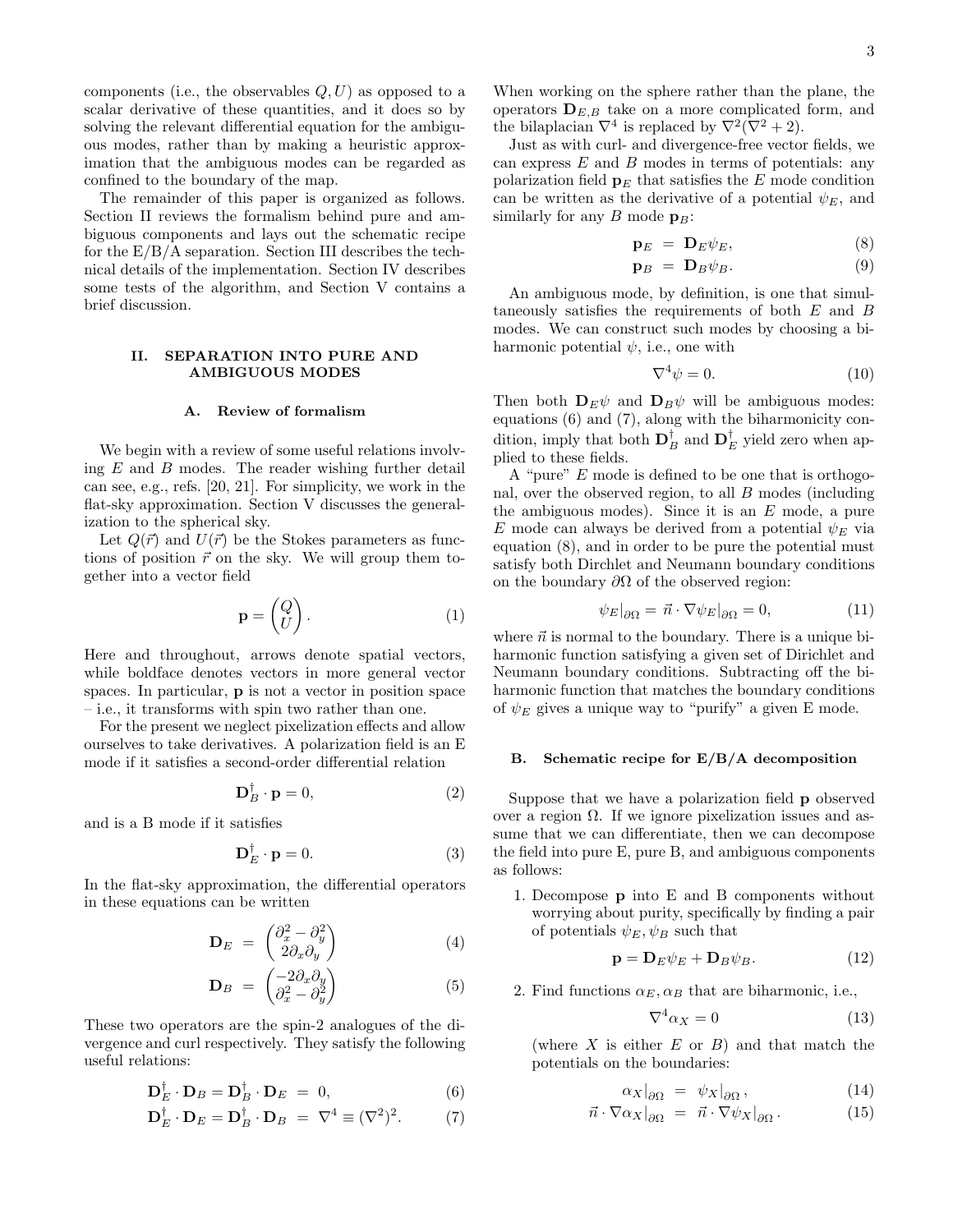3. "Purify" the potentials by defining

$$
\psi_{pE} = \psi_E - \alpha_E, \qquad \psi_{pB} = \psi_B - \alpha_B. \tag{16}
$$

4. Apply the differential operators to obtain the pure E, pure B, and ambiguous polarization fields:

$$
\mathbf{p}_{pE} = \mathbf{D}_E \psi_{pE} \tag{17}
$$

$$
\mathbf{p}_{pB} = \mathbf{D}_B \psi_{pB} \tag{18}
$$

$$
\mathbf{p}_a = \mathbf{D}_E \alpha_E + \mathbf{D}_B \alpha_B. \tag{19}
$$

For pixelized data, we can follow a similar procedure, with appropriately defined differential operators. course, we then have to test whether the discretization has introduced significant errors.

#### III. IMPLEMENTATION

The procedure described in the previous section is straightforward in principle, but to implement it numerically on a discretized grid requires some care. In this section I will describe this procedure in more detail. I begin with a summary of the key points. The reader with sufficient patience can then proceed to examine the technical details in the rest of the section.

Before embarking on the above recipe, we need to embed our data in a rectangular grid, regarded as satisfying periodic boundary conditions, suitable for discrete Fourier transforms. We will then apply the various differential operators in the Fourier domain.<sup>2</sup> Since the observed data will cover only a portion of the grid,<sup>3</sup> we must extend it into the unobserved region. This extension must be smooth in order to avoid artifacts near the boundaries when we differentiate.

The Fourier-space differential operators are exact for functions that are band limited below the Nyquist frequency. We assume that the pixelization is fine enough, compared to the experimental beam, that the intrinsic signal has negligible power above the Nyquist frequency. The smooth extension must be designed so that the extended data are also smooth enough on the pixel scale to have power spectra that become negligible well before the Nyquist scale. I describe one method for smoothly extending the data in Section III A.

Once the data have been extended, we can begin the decomposition. Step 1 is straightforward to implement in the Fourier domain, since the E/B decomposition can be done mode by mode in Fourier space (Section III B).

Next we must find biharmonic functions satisfying the required boundary conditions. This can be done, e.g., by relaxation methods, but another method appears to be more efficient. We seek a function  $\alpha$  such that  $\nabla^4 \alpha = 0$ within the observed region  $\Omega$  and  $\alpha$  satisfies certain boundary conditions on  $\partial\Omega$ . We can identify a set of "source" points  $S$  outside of the observed region on which  $\nabla^4\alpha$  is allowed to be nonzero. By solving a linear system, we find the values of  $\nabla^4 \alpha$  on S such that, when the inverse bilaplacian operator  $\nabla^{-4}$  is applied, the resulting  $\alpha$  satisfies the required boundary conditions. The inverse bilaplacian is a simple convolution with a fixed kernel and is efficient to apply in the Fourier domain. Section III C supplies details.

This procedure completes step 3 in our recipe, and step 4 is then trivially implemented in the Fourier domain, as described in the very brief Section III D.

#### A. Smooth extension of data

Suppose that we have a data set  $p_{obs}$  defined on a subset of the pixels in our grid. We need to extend it smoothly to a field p that covers the entire grid and matches  $p_{obs}$  where data exist.

There are no doubt many ways to achieve this goal. One choice would be to create a realization of a Gaussian random process, constrained to match the observed data. Smoothness of the extension can then be enforced by assigning a steeply declining power spectrum to the random process.

There is a well-established process [40, 41] for generating constrained realizations of Gaussian random fields. The process involves two steps: first, the mean field of the constrained random process is found, and then random fluctuations are generated about that mean field. For our present purposes, we can simply stop after the first step: the mean field matches the constraints and is in fact smoother than the typical realization, so it is better for our purpose.

We now describe this process in detail. Consider a Gaussian random process that generates a polarization map  $\mathbf{g} = (Q, U)$ , characterized by E and B mode power spectra  $P_E(k)$ ,  $P_B(k)$ . Suppose that the values of **g** are constrained to match pobs over the observed region, or at least over a subset of the observed region lying near the boundary. In practice, it is sufficient to choose to impose the constraint only on a band of pixels consisting of the  $T_{\text{ext}}$  nearest neighbors of boundary pixels, for some reasonably small  $T_{\rm ext}.$  We wish to determine the most probable realization of g on the rest of the pixels.

It is important to emphasize that the resulting g is not supposed to be the "real" polarization map extrapolated into the unobserved region. It is merely an artificial field designed solely to join smoothly onto the observed field. The power spectra  $P_E, P_B$  do not have to match

<sup>2</sup> One can instead work with discretizations of the differential operators involving nearest neighbors [39]. Such methods are inexact even when applied to low-frequency Fourier modes and lead to non-negligible E/B mixing even for modes significantly below the Nyquist frequency.

 $3$  Even if the data lie on a rectangular grid, it is necessary to pad it out to a larger grid to avoid artifacts due to periodic boundary conditions.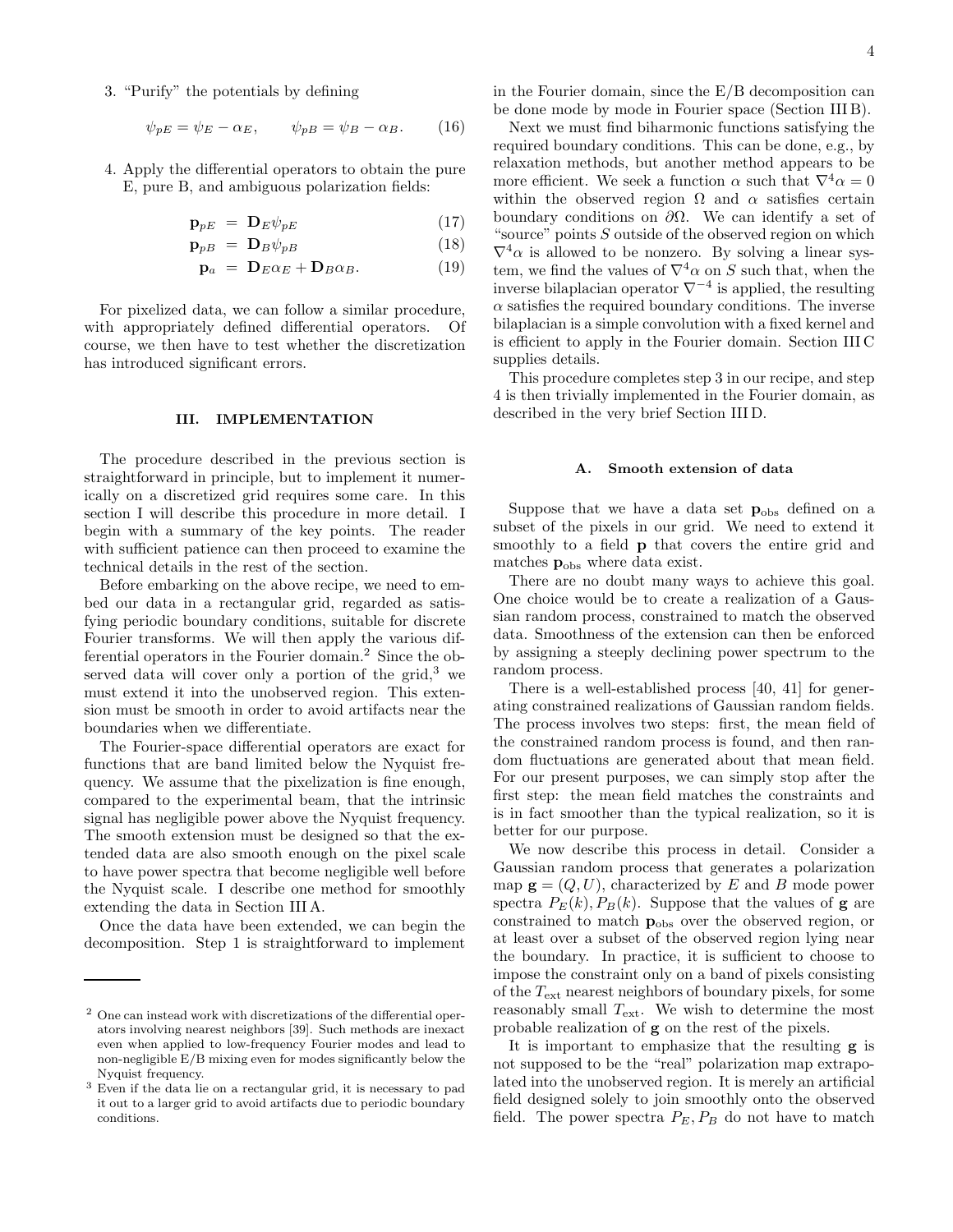



FIG. 1: Illustration of maximum-likelihood extension. The upper left panel shows a simulated data set, observed over a square region with two holes in it. The direction of polarization is indicated by hue and the polarization amplitude by value in the HSV color system. The disc in the lower left illustrates this scheme, with polarization amplitude increasing with distance from the center and direction varying with angle. The data were simulated with power spectrum  $P_E(k) \propto k^{-2}$  with no B modes, and smoothed with a Gaussian beam of width  $\sigma = 4$  pixels. The right panel shows the mean-field Gaussian extension of the data. The extension was calculated using a power spectrum  $P(k) \propto k^{-4}$ , with  $P_B = 0.01 P_E$ , and constrained to match the data over a 3-pixel boundary region.

those of the real data; in fact, it is better if they are very steeply declining, so that the Gaussian random process will strongly favor smooth functions.

Let the number of pixels in the entire grid be  $N_{\text{pix}}$ and the number of constraint pixels be  $N_{\text{cons}}$ . Imagine writing the values of the Gaussian random field over the entire grid in a  $2N_{\text{pix}}$ -dimensional vector **G**. Some subset of these points are the  $2N_{\text{cons}}$  constraint values. These are listed in a  $2N_{\text{cons}}$ -dimensional vector **C**.

Let

$$
\Xi_{ij} = \langle G_i G_j \rangle \tag{20}
$$

be the correlation between any two elements of the (unconstrained) Gaussian random field. We use these values to define two matrices:  $\Xi^{cc}$  is the  $2N_{\text{cons}} \times 2N_{\text{cons}}$  dimensional matrix giving the correlations between constraint points, and  $\Xi^{gc}$  is the  $2N_{\text{pix}} \times 2N_{\text{cons}}$  dimensional matrix giving the correlations between arbitrary points and constraint points. Then the mean field, or most probable, value of G is

$$
\mathbf{G} = \mathbf{\Xi}^{gc} \cdot (\mathbf{\Xi}^{cc})^{-1} \cdot \mathbf{C}.
$$
 (21)

Although this procedure sounds cumbersome, it is quite simple to apply. The covariance matrix elements  $\Xi_{ij}$  are related in simple ways to the Fourier transforms of the power spectra  $P_E, P_B$ . Moreover, they depend only on the vector separation between two pixels, which means that the multiplication by the matrix  $\Xi^{gc}$  in equation (21) is a convolution that can be done in time

 $N_{\text{pix}}$  ln  $N_{\text{pix}}$ . Calculation of the vector  $(\mathbf{\Xi}^{cc})^{-1} \cdot \mathbf{C}$ , on the other hand, requires time  $O(N_{\text{cons}}^3)$ . For a reasonably convex map with a "nice" boundary, the number of boundary pixels is of order the square root of the total number of pixels, in which case this is equivalent to  $O(N_{\rm obs}^{3/2})$ .

Note that the computation of the  $\Xi$  matrices, as well as the Cholesky decomposition required on  $\Xi^{cc}$  depend only on the geometry of the system and are thus precomputable.

Figure 1 shows an example of this process. The "observed" region is a  $150 \times 150$  pixel patch with two circular holes 10 pixels in radius. The data consists of an E-type polarization field with a power spectrum  $P_E(k) \propto k^{-2}$ . (The simulation was made on a much larger  $1200 \times 1200$ ) grid and truncated, so that the observed grid does not satisfy periodic boundary conditions.) The observed region has been extended to a  $256 \times 256$  grid, including filling in the holes, following the procedure above. The extension was constrained to match the observed data over a boundary layer 3 pixels thick. The Gaussian random process assumed for the extension had both  $P_E$  and  $P_B$  proportional to  $k^{-4}$  and  $P_B = .01 P_E$ .

The extension smoothly joins onto the observed region and satisfies periodic boundary conditions, so that any further computations involving discrete Fourier transforms will be free of artifacts from discontinuities. Note that the extension becomes featureless far from the observed region. This simply reflects the fact that, when the constraints are unimportant, the most probable value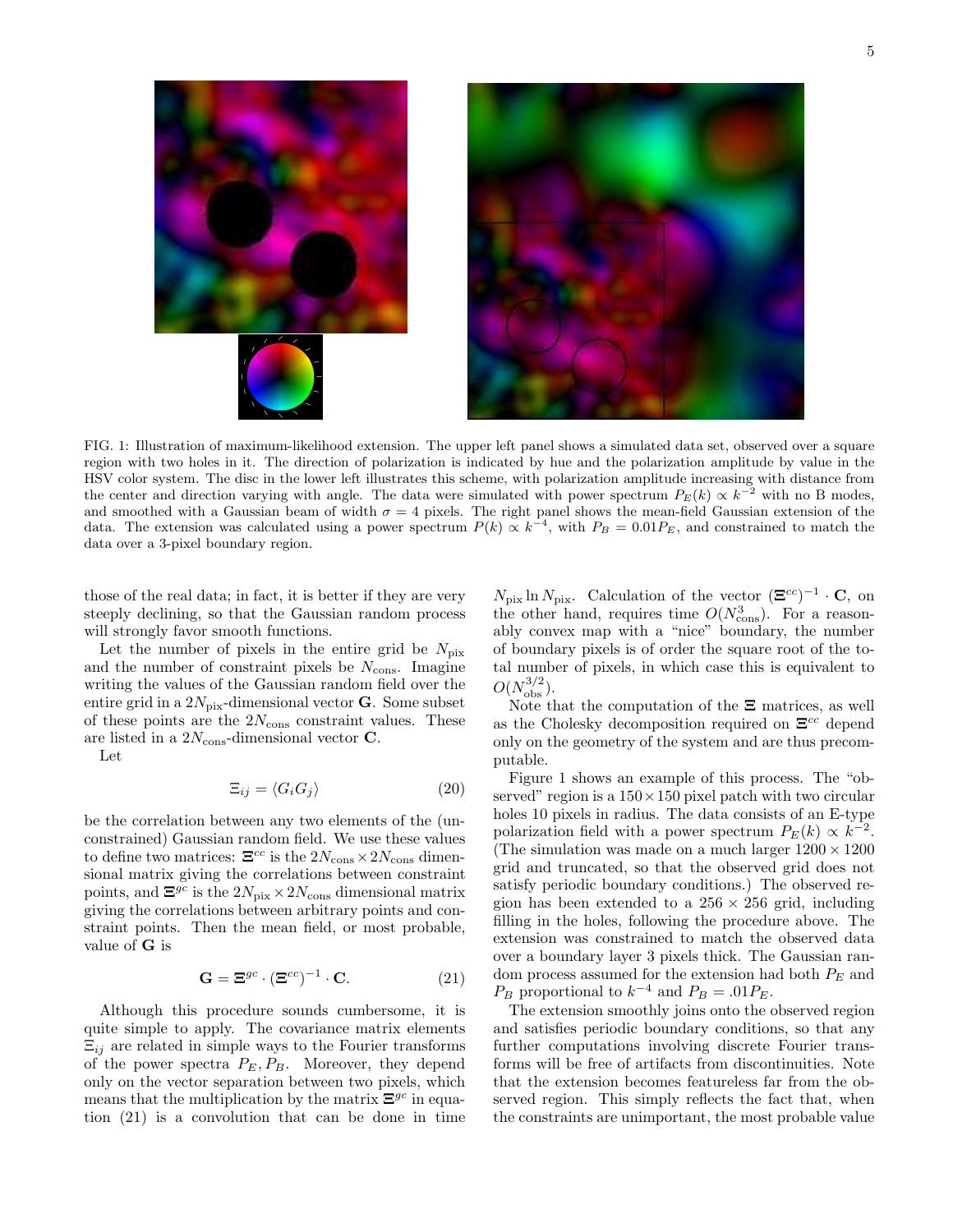

FIG. 2: Numerical instability in extending maps. The original map (left panel) is a single B-type Fourier mode. It was extended using the mean-field method, with results shown in the center and right panels. The center panel shows the result of the extension when the Gaussian random process had no B power. The result is an attempt to match the input B mode using only  $E$  modes, leading to numerical instability: the maximum polarization level in the extended region is 590 times that of the original map, so that the original map (lower left quadrant) is invisible. The right panel shows the result obtained when  $P_B$  is taken to be  $0.01P<sub>E</sub>$ . In this case, the peak polarization level is 4.3 times that in the extended region.

of a Gaussian random process is uniformity.

Some choices must be made in applying this method, namely the thickness of the boundary layer on which to force matching, and the power spectra for both E and B modes in the Gaussian random process assumed for the extension. The choice of boundary layer thickness is governed by the desire for computational efficiency: if it does not lead to excessive computation time, there is no reason not to constrain on the entire observed region. However, since the purpose of the constraint is simply to insure smoothness of the extension, this is not necessary: numerical tests indicate that a boundary layer of a few pixels is sufficient.

The choice of power spectrum does not seem to make very much difference either, as long as it is a strongly decreasing function of  $k$ . I adopt a power-law power spectrum  $P(k) \propto k^{-n_s}$ , typically with  $n_s = 4$ . The method can be applied with different power spectra for E and B modes. I recommend setting  $P_E$  to be much larger than  $P_B$ , so that the extension will be nearly all E modes. This has the result that artifacts resulting from the extension will infect the pure E map more than the pure B map and thus do less damage. However,  $P_B$  should not be taken to be zero: if the data set contains actual B modes, trying to satisfying the constraints with only E modes can lead to numerical instability as shown in Figure 2.

Section IV discusses some numerical tests on these parameters, showing that the final pure and ambiguous maps are insensitive to the choices made over a broad range.

#### B. Initial decomposition

After generating a smooth extension of the data onto a rectangular grid with periodic boundary conditions, decomposing the data into (impure) E and B components is trivial. We take discrete Fourier transforms of both Q and U and perform the decomposition mode by mode in the Fourier plane. For a given vector  $\vec{k}$ , making an angle  $\alpha$  with the x axis, an E mode would satisfy

$$
\begin{pmatrix} \tilde{Q}_E \\ \tilde{U}_E \end{pmatrix} = \tilde{E} \begin{pmatrix} \cos 2\alpha \\ \sin 2\alpha \end{pmatrix}
$$
 (22)

for some ( $\vec{k}$ -dependent) scalar  $\tilde{E}$ , and similarly, a B mode would satify

$$
\begin{pmatrix} \tilde{Q}_B \\ \tilde{U}_B \end{pmatrix} = \tilde{B} \begin{pmatrix} -\sin 2\alpha \\ \cos 2\alpha \end{pmatrix}.
$$
 (23)

We add these expressions, set the sum equal to  $(\tilde{Q}, \tilde{U}),$ and solve:

$$
\tilde{E} = \tilde{Q}\cos 2\alpha + \tilde{U}\sin 2\alpha, \qquad (24)
$$

$$
\tilde{B} = -\tilde{Q}\sin 2\alpha + \tilde{U}\cos 2\alpha.
$$
 (25)

The fields E and B are the laplacians of the corresponding potentials  $\psi_E, \psi_B$ , so in Fourier space,

$$
\tilde{\psi}_E = -k^{-2}\tilde{E}, \quad \tilde{\psi}_B = -k^{-2}\tilde{B}.
$$
\n(26)

The monopole  $(\vec{k} = 0)$  mode cannot be treated in this way, of course; it must be removed from the map and treated as an ambiguous mode. In addition, modes for which either  $k_x$  or  $k_y$  equals the Nyquist frequency must be treated with care: for such modes, we do not know the sign of one component of  $k$ , and hence do not know the quadrant of  $\alpha$ . This means that the terms proportional to sin  $2\alpha$  in equations (24) and (25) have unknown sign. In the numerical implementation of this step, I separate these pieces and place them along with the monopole in the ambiguous component at the end of the process. Of course, the philosophy underlying the entire approach in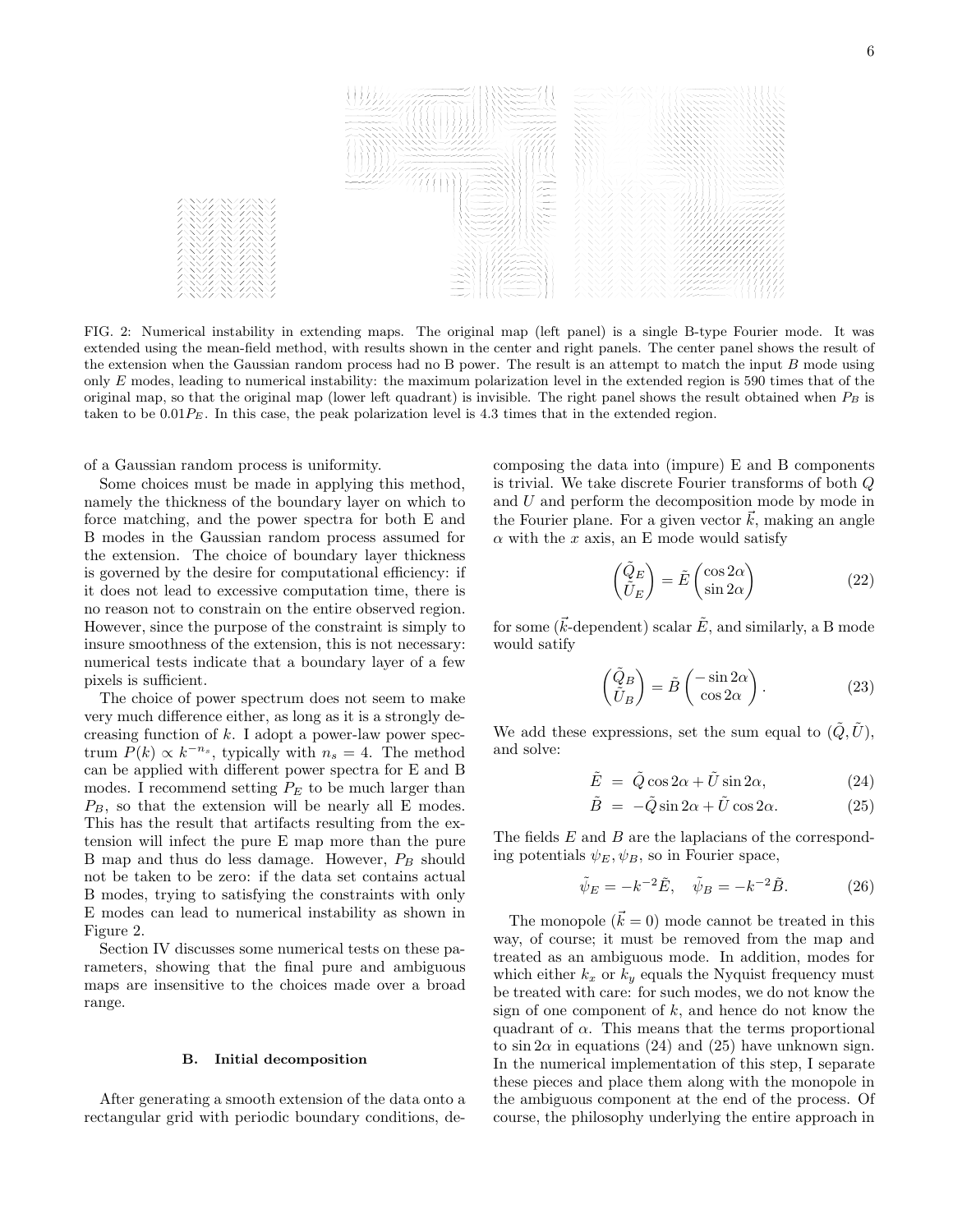this paper is that the Nyquist length is well below the smoothing scale, in which case this is always a minor consideration.

#### C. Solving the bilaplacian equation

We now consider the "purification" of  $\psi_E$  and  $\psi_B$ . As we have seen, this step requires finding a biharmonic function  $\alpha$  for each potential  $\psi$  whose value and first derivative match the potential on the boundary. For efficiency's sake, we wish to avoid method that require solution of linear systems of order  $N_{\text{pix}}$  dimensions.

One efficient method is to find  $\beta = \nabla^4 \alpha$  and then apply the inverse bilaplacian operator. We know that  $\beta = 0$  in the observed region, but it can (and indeed must) be nonzero for some unobserved pixels. We choose a set of  $N<sub>src</sub>$  "source pixels," all lying in the unobserved region, and allow  $\beta$  to be nonzero only on these pixels. The boundary conditions are then a collection of  $2N_{\text{bdy}}$  linear equations to be solved for  $N<sub>src</sub>$  unknowns. Generically, we expect solutions to exist if  $N_{\rm src} \geq 2N_{\rm bdv}$ .

Naturally, the solution we find will depend on the choice of source points, and even for a given set of source points, there will typically be multiple solutions. We might hope that all such solutions would coincide within the observed region, because of the uniqueness theorem for biharmonic functions. Unfortunately, this is not the case: the uniqueness theorem applies to functions whose boundary values and derivatives are specified at all boundary points, but we are imposing only a finite, discrete set of boundary conditions at the pixel locations. We must hope, therefore, that a judicious choice of source points and of solution to the linear system will yield a good approximation to the "correct" solution that we seek. In addition, of course, we must adopt criteria to judge whether we have succeeded.

It is plausible that the best choice of source points would be those lying near the boundary of the observed region. One way to see this is to note that the relation between  $\beta$  and  $\alpha$  is simply convolution with a fixed kernel:  $\alpha = \nabla^{-4} \beta$  in real space, so that  $\tilde{\alpha} = k^{-4} \tilde{\beta}$  in Fourier space.<sup>4</sup> The real-space convolution kernel is shown in Figure 3. The kernel peaks at the source point and decays gradually. If we try to satisfy the boundary conditions using source points that are far away from the boundary, the sources will have to be quite large. Moreover, since each faraway source point will populate all of the boundary points to comparable levels, delicate cancellations of source points will be required. However, source points lying near the boundary will primarily populate their neighboring boundary points, which might plausibly lead to a more stable numerical system.



FIG. 3: Convolution kernel for the inverse bilaplacian. This graph shows the function  $\alpha = \nabla^{-4} \beta$  in the case where  $\beta$  is nonzero at only one pixel, lying at the center of the figure. For arbitrary  $\beta$ ,  $\alpha$  is obtained by convolution with this kernel.

Based on this heuristic reasoning, I chose source points to lie in a boundary layer around the observed region, with the thickness  $T_{\rm src}$  of the layer a free parameter. As the tests in the next section will show, this choice worked well. The primary errors arose in pixels right at the boundary. I therefore generalized the approach to consider source pixels that were offset from the boundary, i.e., those whose distance d (in pixels) from the boundary lay in the interval  $\Delta_{\rm src} \leq d < \Delta_{\rm src} + T_{\rm src}$ , where the offset  $\Delta_{\rm src}$  and the thickness  $T_{\rm src}$  are both adjustable parameters.

The equations to be solved are in general underdetermined. One way to choose a solution in this case is to solve the system via singular value decomposition, which leads to the minimum-norm solution to a linear system. As we will see in the next section, a better solution is often obtained by retaining only some of the singular values in solving the system. The number of values to retain,  $N_{\text{sing}}$ , is thus an additional adjustable parameter.

For a given choice of source points, the solution is straightforward to implement. The convolution kernel K for the inverse bilaplacian is found in the pixel domain in  $O(N_{\text{pix}} \ln N_{\text{pix}})$  time. If we then represent the linear system to be solved as a  $2N_{\text{bdy}} \times N_{\text{src}}$  matrix M, then the matrix elements for the first  $N_{\text{bdy}}$  rows (corresponding to the Dirichlet boundary conditions) are of the form  $M_{ij} = K(\vec{p}_i - \vec{q}_j)$ , where  $\vec{p}_i$  is the location of the *i*th boundary pixel and  $\vec{q}_j$  is the location of the jth source pixel. We can similarly compute the vector-valued kernel  $\vec{K}_g$  for the gradient of the inverse bilaplacian,  $\vec{\nabla}(\nabla^{-4})$ . If  $\hat{n}_i$  represents a unit normal to the boundary at the ith boundary pixel,<sup>5</sup> then the lower half of the matrix  $M$ 

<sup>&</sup>lt;sup>4</sup> We take the operator  $\nabla^{-4}$  to have no monopole:  $\tilde{\alpha}(0) = 0$ .

<sup>5</sup> One way to define this vector is to compute the derivative of the mask, which consists of 1 for observed pixels and 0 for unobserved pixels. This derivative, evaluated at boundary pixels,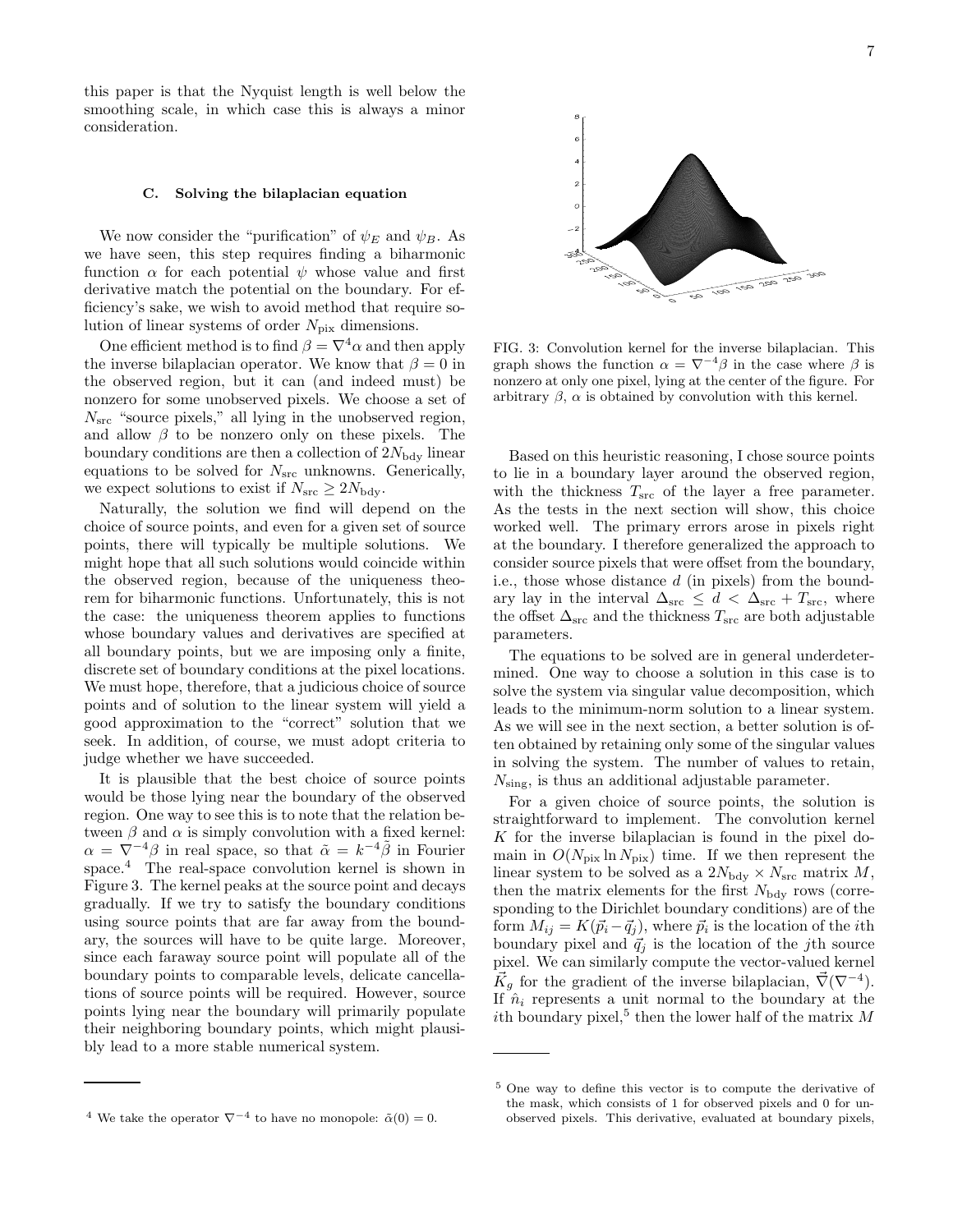| Extension     | Power spectrum index            | $n_s=4$               |  |
|---------------|---------------------------------|-----------------------|--|
| to unobserved | B to E power ratio              | $P_B/P_E = 0.01$      |  |
| region        | Boundary thickness (pixels)     | $T_{\rm ext}=3$       |  |
| Solving for   | Source layer thickness (pixels) | $T_{\rm src} = 10$    |  |
| biharmonic    | Source layer offset (pixels)    | $\Delta_{\rm src}=1$  |  |
| functions     | Singular values retained        | $N_{\text{sing}}=600$ |  |

TABLE I: Fiducial values for adjustable parameters in the  $E/B/A$  decomposition. The first three are used in extending the data into the unobserved region (Section III A), and the last three are in solving the boundary-value problem for the ambiguous modes (Section III C).

(i.e., the rows corresponding to the Neumann boundary conditions) consists of elements of the form  $\hat{n}_i \cdot \vec{K}_g(\vec{p}_i - \vec{q}_j)$ .

The most time-consuming step is the singular value decomposition, requiring  $O(N_{\text{bdy}}^2 N_{\text{src}}) \sim O(T_{\text{src}} N_{\text{bdy}}^3)$ time. Note, though, that this step depends only on the pixel geometry and can be precomputed.

Once the decomposition is performed, solving the linear system for any particular data set requires time  $O(N_{\rm src}N_{\rm bdv})$ . Using the result to populate  $\alpha$  over the entire oberved region is done with a convolution, requiring  $O(N_{\text{pix}} \ln N_{\text{pix}})$  time.

#### D. Constructing the pure and ambiguous maps.

Once the pure and ambiguous potentials have been found, it is straightforward to construct the final polarization maps by applying equations (17-19) in the Fourier domain. There is only one minor technical note. In the first step, we removed both the monopole and part of the Nyquist-frequency modes before passing from the original map to the potentials. We should add these terms into the ambiguous component at the end.

#### IV. TESTS

If we had continuously-sampled data and hence could take derivatives, the  $E/B/A$  decomposition would be unique and exact. The numerical method described in the previous section reduces to the exact decomposition in the limit where the pixelization becomes infinitely fine, but for pixelized data it is only approximate.

The Fourier-based derivative operators are exact for band-limited functions but approximate for functions with power above the Nyquist frequency. For (noise-free) data that are smoothed with a beam that is significantly larger than the pixel size, the intrinsic signal can be regarded as band-limited, to a good approximation. So can the Gaussian process that generates the extension. As long as the constraints imposed are sufficient to make these two maps join together smoothly, we expect, to a good approximation, to be able to regard the entire extended map as band-limited and hence differentiable in Fourier space.

Even in this case, the decomposition procedure is approximate, because the boundary conditions used to find the ambiguous modes are imposed only on a discrete set of boundary points, not continuously. Heuristically, we expect this to pose a problem chiefly on small scales, close to the pixel scale. As long as the data (including the extension into the unobserved region) have low power on scales close to the Nyquist scale, we can expect the method described above to work.

By construction, the pure  $E$  (resp.  $B$ ) component will be an  $E$  (resp.  $B$ ) mode – that is, the pure  $E$  component will be a (sampled) derivative  $\mathbf{D}_E$  of a band-limited potential, or equivalently it will be a discretization of a band-limited polarization field  $\mathbf{p}_{pE}$  with  $\mathbf{D}_{B}^{\dagger} \cdot \mathbf{p}_{pE} = 0$ . Similarly, the ambiguous component is by construction ambiguous, satisfying both E and B mode conditions. If the method fails, therefore, it will do so via a lack of purity of the supposedly pure components. This can be assessed by checking whether a map initially containing only  $E$  modes has contamination in the pure  $B$  component, and also by checking orthogonality of the three components

The above considerations apply to smooth data. Of course, the assumption of smoothness does not apply to noise in the data, so the question of how the decomposition acts on the noise is a very important one. For both signal and noise, the only way to know if the method is working is to perform numerical tests. Since the decomposition method is linear, we can measure its treatment of signal and noise separately.

The simulated map in Figure 1 (hereinafter referred to as the signal map) will be used to illustrate the performance of the method. The top panel of Figure 4 shows the result of applying the E/B/A decomposition procedure to this map. The decomposition method has a number of adjustable parameters, with the values listed in Table I. The input map contained only E modes, so the pure B component should vanish. Note that the amplitude of this component has been increased by a factor 10<sup>4</sup> simply to make it visible.

The bottom panel of Figure 4 shows an E/B/A decomposition of a map containing pure white noise, with the same observation geometry. In this case, one expects  $E$ and  $B$  to be comparable in amplitude, so the B component is not amplified.

To quantify the algorithm's performance, I assess the following: the extent of contamination of the pure B mode by  $E$  power, the orthogonality of the three components, and the fraction of noise power in the ambiguous

points in the normal direction. Once normalized, it can be used for  $\hat{n}$ . In fact, as long as  $\hat{n}$  is not tangent to the boundary, the results do not depend strongly on its direction. The reason is that the tangential derivative of  $\alpha$  is already constrained due to the Dirichlet boundary condition, so the derivative in any linearly independent direction serves to constrain the normal derivative.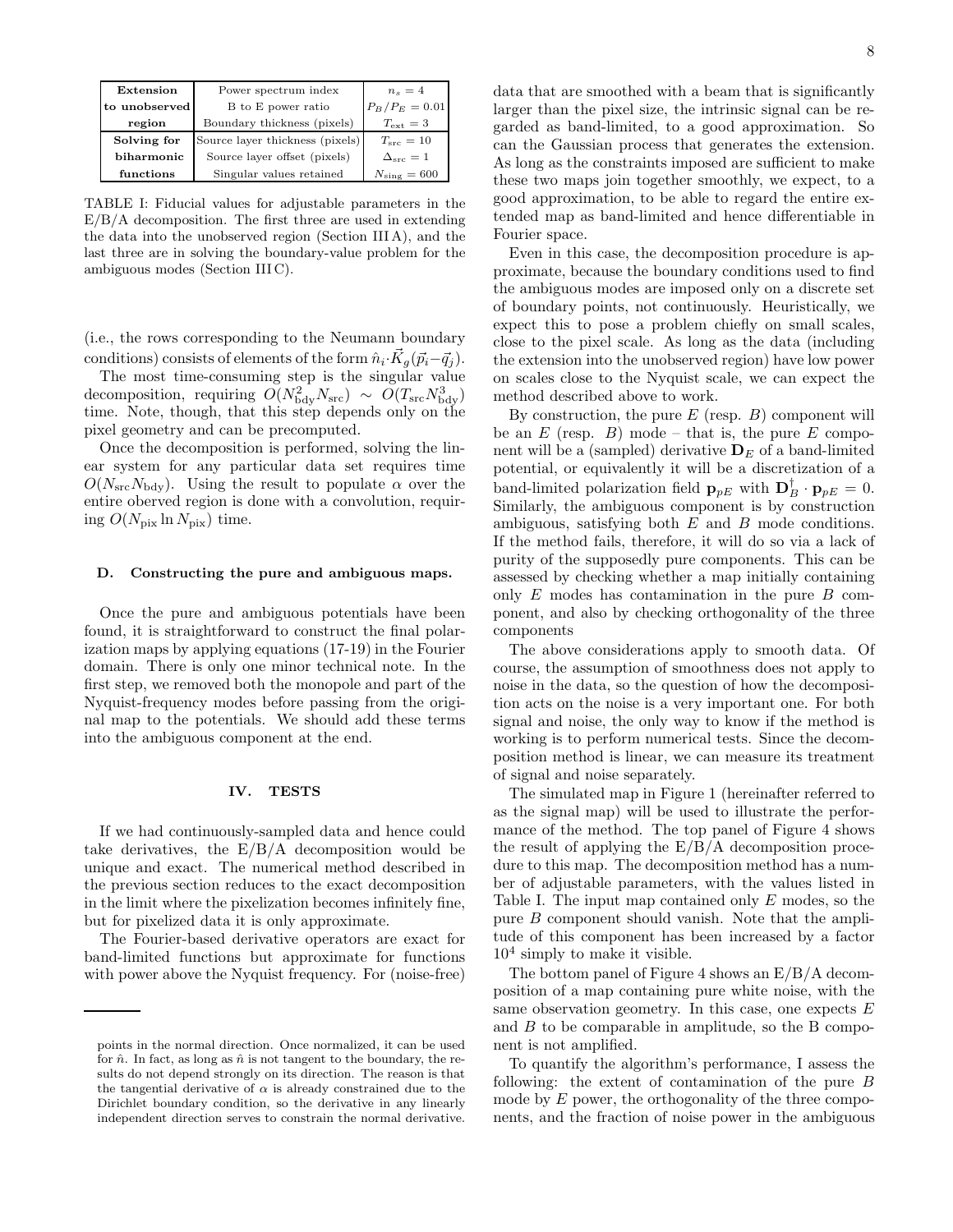

FIG. 4: E/B/A decomposition. (a) The top panel shows the decomposition of the simulated map in Figure 1. The pure E, pure B, and ambiguous components are shown from left to right. The amplitude of the pure B component has been increased by a factor  $10^4$ . (b) The bottom panel shows the E/B/A decomposition of a pure white noise map. In this case, the B component is not increased in amplitude. In both cases, the fiducial parameters in Table I were used.

mode. The top line of Table II shows the results of these assessments. To quantify the contamination of the pure B mode, I list both the maximum and the rms polarization amplitudes of the polarization in the pure  $B$  map in Figure  $4(a)$ , compared to the rms amplitude of the input map. Since the contamination is highly concentrated near the boundary, the maximum is far larger than the rms, although it is still quite small.

To assess orthogonality of the pure  $E$ , pure  $B$ , and ambiguous components, I compute the total polarization power in each of the three components  $(P \equiv \sum_p (Q_p^2 + U_p^2)$ over all pixels), as well as for the input map. I then compute

$$
\xi = \sqrt{\frac{P_{pE} + P_{pB} + P_a}{P_{\text{input}}}},\tag{27}
$$

which equals 1 if the three components are orthogonal and exceeds 1 if they are positively correlated. This quantity is computed for either the signal map or the noise map. The noise map provides a more stringent test, due to its abundance of high-frequency power.

Finally, the table lists the rms polarization amplitude in the ambiguous component of the noise map, relative to the rms input noise power. Once again, one could use either the simulated signal or the noise map in this assessment. The advantage of using the noise power is

that we can predict approximately what we expect to see from simple considerations. The number of ambiguous modes below the Nyquist frequency is approximately equal to twice the length of the boundary in pixels [21]. The total number of modes that can be measured is equal to twice the number of pixels. In a white-noise map, all orthonormal modes should have equal power, so the ratio of ambiguous-mode rms to total rms should be  $\sqrt{N_{\text{bdy}}/N_{\text{pix}}}$ . The number of boundary pixels in our case is  $N_{\text{bdy}} = 932$ , and the number of observed pixels is  $N_{\text{pix}} = 19986$ , so we expect the ratio to be approximately 0.2.

The results show low levels of contaminated power and near-orthogonality as desired, and a level of ambiguous power in the noise map quite close to the theoretical estimate.

The fiducial values in Table I were chosen by trial and error to yield good results for these and similar tests, although they are certainly not the result of a systematic optimization procedure. On the contrary, increasing some parameters  $(T_{\text{ext}}, T_{\text{source}})$  in particular) causes the test results continue to improve very modestly, at the cost of greater computation time. The optimal choice of parameters will of course depend on the details of the data set to be analyzed and on the tradeoff between computation time and accuracy.

Table II and Figure 5 show the results of varying some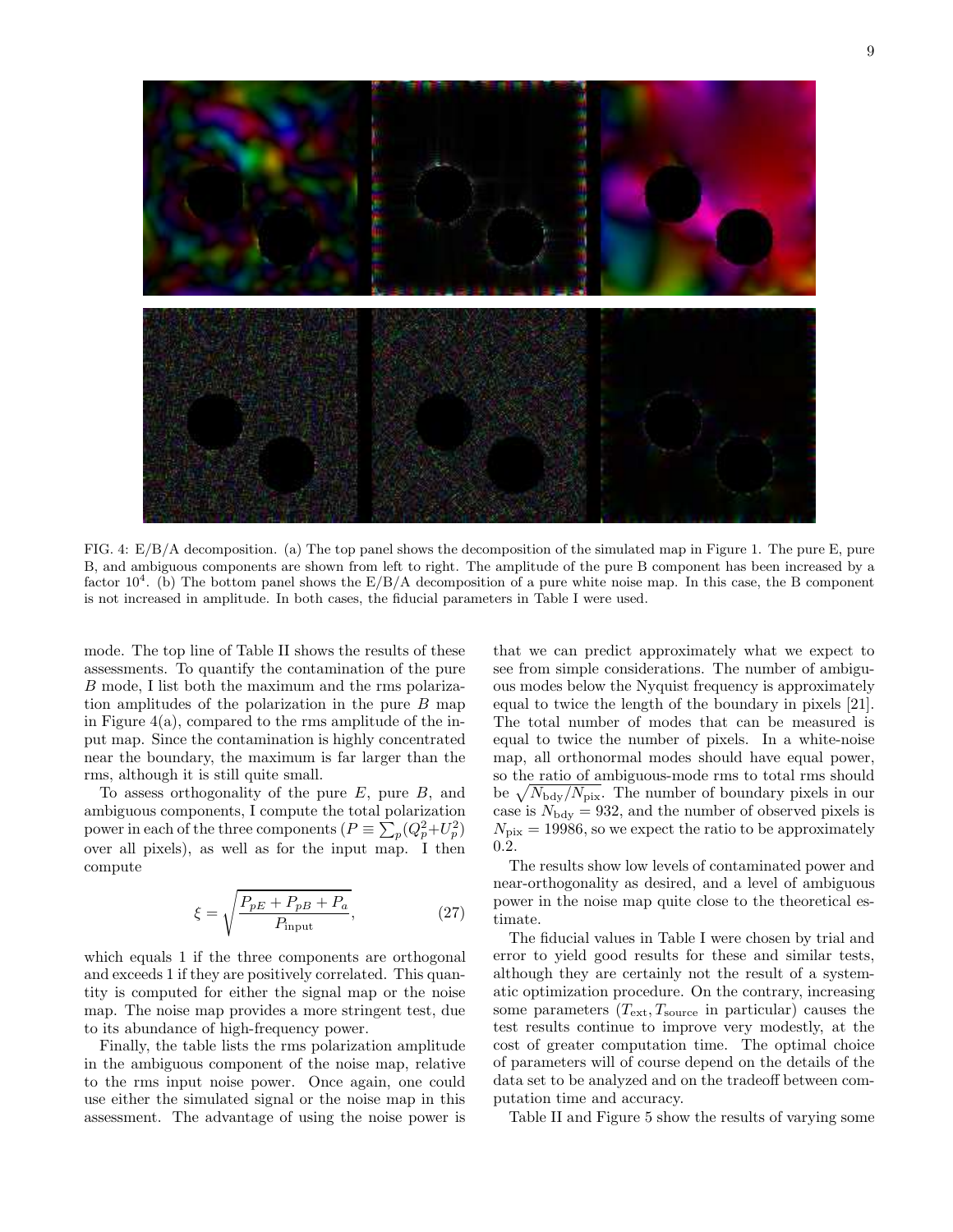

FIG. 5: Effects of varying decomposition parameters. (a) The power spectrum index  $n_s$  used for the extension is reduced from 4 to 2. (b) The number of source points used in finding biharmonic functions is reduced by setting the parameter  $T_{\text{source}}$  to 2. (c) The number of singular values retained in finding biharmonic functions is reduced to 100. Panels (a) and (b) show results for the simulated map of Figure 1, with the pure B component enhanced by a factor  $10^4$  as in Figure 4. Panel (c) is for a white noise map, with no B enhancement.

of these parameters. For example, varying the spectral index used in extending the data to  $n_s = 2$  causes the extension to be less smooth, resulting in high-frequency power leaking into the pure B component [Figure 5(a)]. Reducing the number of source points used to find the biharmonic functions also results in increased leakage [Figure 5(b).] In both cases, recall that the B component is increased by  $10<sup>4</sup>$  in amplitude to make it visible: as Table II indicates, the actual levels of contamination are still quite small.

The E/B/A decomposition algorithm treats E and B identically, except in the adoption of different power spectrum normalizations for E and B modes used in extending the data. The line in Table II showing the effect of adopting a power spectrum ratio  $P_B/P_E = 100$  illustrates this breaking of symmetry: as expected, there is more leakage into the pure B mode when the extension is heavily weighted towards B modes. Equivalently, the fiducial ratio of  $0.01$  results in more leakage from  $B$  into E than vice versa. The fiducial choice  $P_B/P_E = 0.01$ is based on the assumption that leakage from E into B is more of a concern than leakage from B into E. If it is deemed important to maintain E/B symmetry in the process, however, one can choose  $P_B/P_E = 1$ . The resulting rms leakage in this case is still quite less than one part in 10<sup>3</sup> , although the peak contamination, near the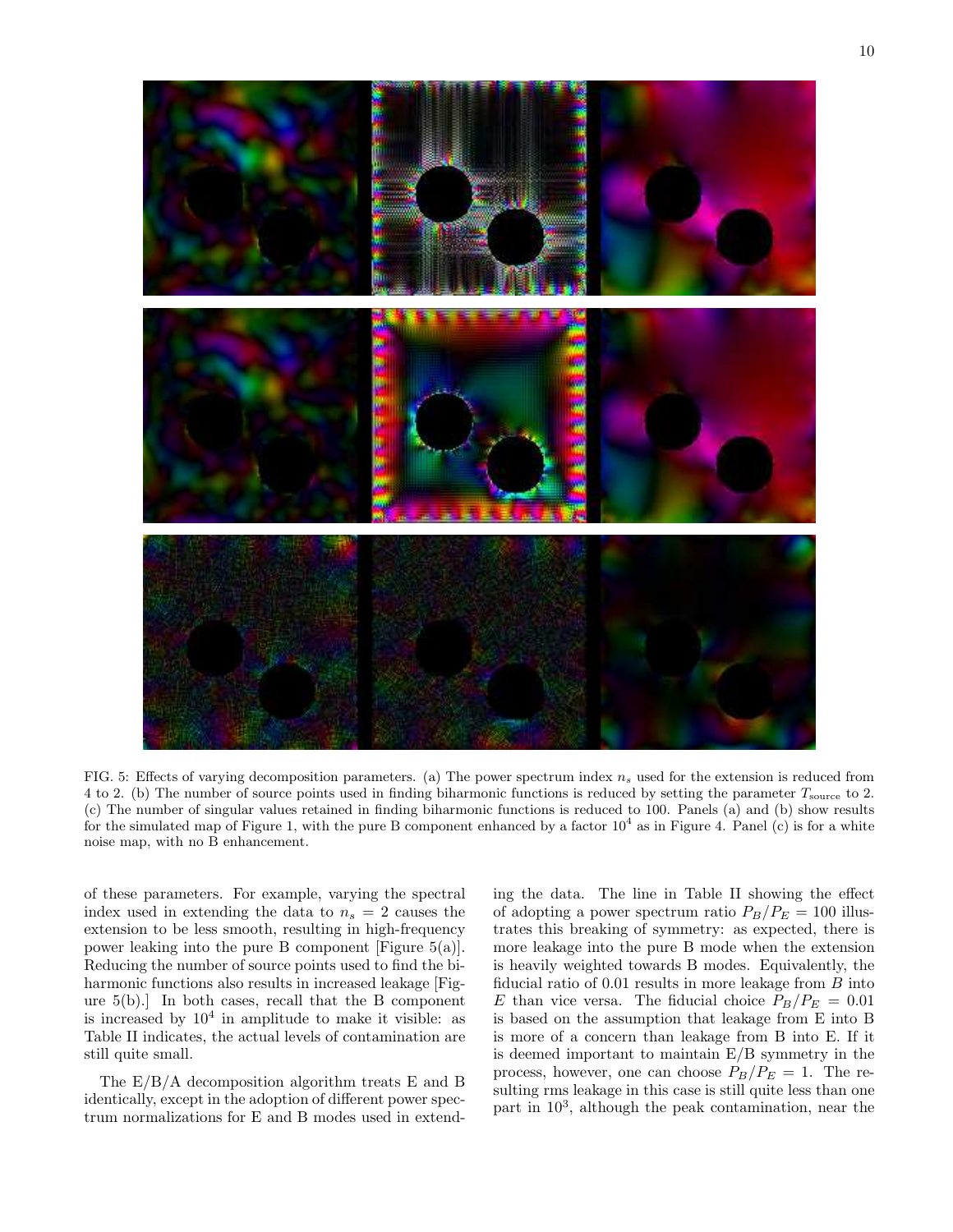| Parameters                                                                        | $B_{\rm max}$ | $B_{\rm rms}$ $\xi_{\rm sig}$ $\xi_{\rm noise}$ $A_{\rm rms}^{\rm noise}$      |  |      |
|-----------------------------------------------------------------------------------|---------------|--------------------------------------------------------------------------------|--|------|
| Fiducial                                                                          |               | $2.8 \times 10^{-3}$ $5.5 \times 10^{-5}$ 1.0045 1.022                         |  | 0.20 |
| $P_B/P_E=0$                                                                       |               | $\left 2.5 \times 10^{-4} \right  2.1 \times 10^{-5} \left 1.0045\right  1.21$ |  | 0.39 |
| $P_B/P_E=1$                                                                       |               | $3.3 \times 10^{-2}$ $4.2 \times 10^{-4}$ 1.0045 1.021                         |  | 0.20 |
| $P_B/P_E = 100  6.5 \times 10^{-2}  1.0 \times 10^{-3}   1.0045   1.021$          |               |                                                                                |  | 0.19 |
| $T_{\rm src} = 5$                                                                 |               | $8.0 \times 10^{-3}$ 1.4 $\times 10^{-4}$ 1.0045 1.019                         |  | 0.19 |
| $T_{\rm src}=2$                                                                   |               | $2.6 \times 10^{-2}$ 7.8 $\times 10^{-4}$ 1.0060 1.018                         |  | 0.19 |
| $\Delta_{\rm src}=0$                                                              |               | $ 7.9 \times 10^{-3}  1.5 \times 10^{-4}  1.0047  1.018 $                      |  | 0.19 |
| $N_{\rm sing}=100$                                                                | 0.10          | $9.3 \times 10^{-2}$ 1.020 1.28                                                |  | 0.51 |
| $N_{\text{sing}} = 1800   7.5 \times 10^{-4}   4.4 \times 10^{-5}   1.018   1.57$ |               |                                                                                |  | 0.90 |

TABLE II: Results of tests of the E/B/A decomposition algorithm. The quantities  $B_{\rm rms}$  and  $B_{\rm max}$  are the maximum and rms contamination of the pure B component, which should ideally be zero, as a fraction of the input rms power. The quantities  $\xi_{\text{sig}}$ ,  $\xi_{\text{noise}}$ , defined in equation (27), quantify the orthogonality of the three components in the signal and noise map respectively. Finally,  $A<sub>rms</sub><sup>noise</sup>$  is the noise rms found in the ambiguous component, as a fraction of the input noise rms. The first row shows results for the fiducial parameters of Table I. In each subsequent row, one parameter is varied from the fiducial values.

edges, rises to a few percent.

Some poor parameter choices result in numerical errors that can be seen in the failure of the components to be orthogonal and in the excess power going into the ambiguous mode. In particular, as noted in Section III A, forcing the B component power spectrum  $P_B$  to be identically zero in the extension leads to numerical instability as the actual B modes are shoehorned into E power. Keeping too many singular values in solving for the biharmonic functions also leads to numerical instability, causing the ambiguous component to contain non-ambiguous modes [Figure  $5(c)$ ].

#### V. DISCUSSION

The tests in the previous section indicate that the methods described in this paper can give a good approximation to the pure E, pure B, and ambiguous modes of a CMB polarization data set. The components are close to orthogonal, and there is very low leakage of E modes into the pure B component. The leakage that does occur is, not surprisingly, close to the boundary of the observed region, where effects of boundary discretization are most important.

Figure 6 provides an additional illustration of the method, using more realistic input data than the simple power-low power spectra in previous examples. An input map was created containing both  $E$  and  $B$  modes, with power spectra computed by CAMB [42] based on the best-fit WMAP ΛCDM cosmology [43], with a tensorto-scalar ratio  $T/S = 0.05$ . The simulated map is a  $7.5^{\circ} \times 7.5^{\circ}$  square, pixelized into  $150 \times 150$  pixels 3' in

size. The map was smoothed with a  $\sigma = 12'$  Gaussian beam. As in the previous example, the map was simulated on a larger  $1200 \times 1200$  grid and truncated, so that it would not have periodic boundary conditions. This map is sensitive to multipoles  $30 \lesssim l \lesssim 1000$ .

The upper panel of Figure 6 shows the  $E$  and  $B$  components of the input map, as well as their sum. The lower panel shows the result of performing the  $E/B/A$ decomposition on the sum. In both cases, the B component is enhanced by a factor 15 for visibility. The recovered  $E$  and  $B$  components look qualitatively similar to the input components, especially away from the edges. The pure  $E$  component contains  $81\%$  of the input E power  $(Q^2+U^2)$ . The pure B component contains 46% of the input  $B$  power. The ambiguous component contains roughly 20% of the total power in the input map. As expected, nearly all of this ambiguous power comes from the  $E$  component of the original map. The three components are very close to orthogonal: the quantity  $\xi$ in equation (27) is 1.005.

The method described in this paper was designed to avoid operations involving the solution of  $N_{\text{pix}}$ dimensional linear systems. The scaling of the various steps in the algorithm with data size is therefore of interest. Imagine a data set with  $N_{\text{pix}}$  pixels and a boundary of length  $N_{\text{bdy}}$  pixels. If the data set is reasonably round and has a smooth boundary, then we expect  $N_{\text{bdy}} \sim N_{\text{pix}}^{1/2}$ . (If the data are extremely "holey," due, e.g., to the removal of many point sources, then  $N_{\text{bdy}}$ might be much larger. One might wish to search for special techniques for treating this particular case of many small round holes in the data.)

The smooth extension of the data involves the solution of a linear system of size  $N_{\text{cons}} \sim (T_{\text{ext}}N_{\text{bdy}})$ , so the scaling of this step is  $O((T_{\text{ext}}N_{\text{bdy}})^3) \sim O(T_{\text{ext}}^3 N_{\text{pix}}^{3/2}),$  assuming a "nice" boundary. The most expensive step in the solution of this system is a Cholesky decomposition, which depends only on the pixel geometry and not on the data itself. Thus if multiple maps with the same geometry are to be analyzed (e.g., in Monte Carlo simulations), this step can be precomputed. The parts of the smooth extension that cannot be precomputed scale at most as  $O(N_{\text{cons}}^2)$ . (In any case, the method I have described for smooth extension is hardly unique; it is easy to imagine that faster ones can be found.)

The step involving the solution of the bilaplacian equation scales similarly: there is a precomputable singular value decomposition scaling as  $O(N_{\text{bdy}}^2 N_{\text{src}}) \sim$  $O(T_{\rm src} N_{\rm bdy}^3) \sim O(T_{\rm src} N_{\rm pix}^{3/2})$ , again assuming a "nice" boundary for the last step. The non-precomputable part of the process scales as  $O(T_{\rm src} N_{\rm bdy}^2) \sim O(T_{\rm src} N_{\rm pix}).$ 

The rest of the process involves Fourier transforms, which of course scale as  $O(N_{\text{pix}} \ln N_{\text{pix}})$ .

I have described and implemented the algorithm in the flat-sky approximation for simplicity. Each step in the process generalizes in a perfectly natural way to the spherical sky, so a spherical implementation should be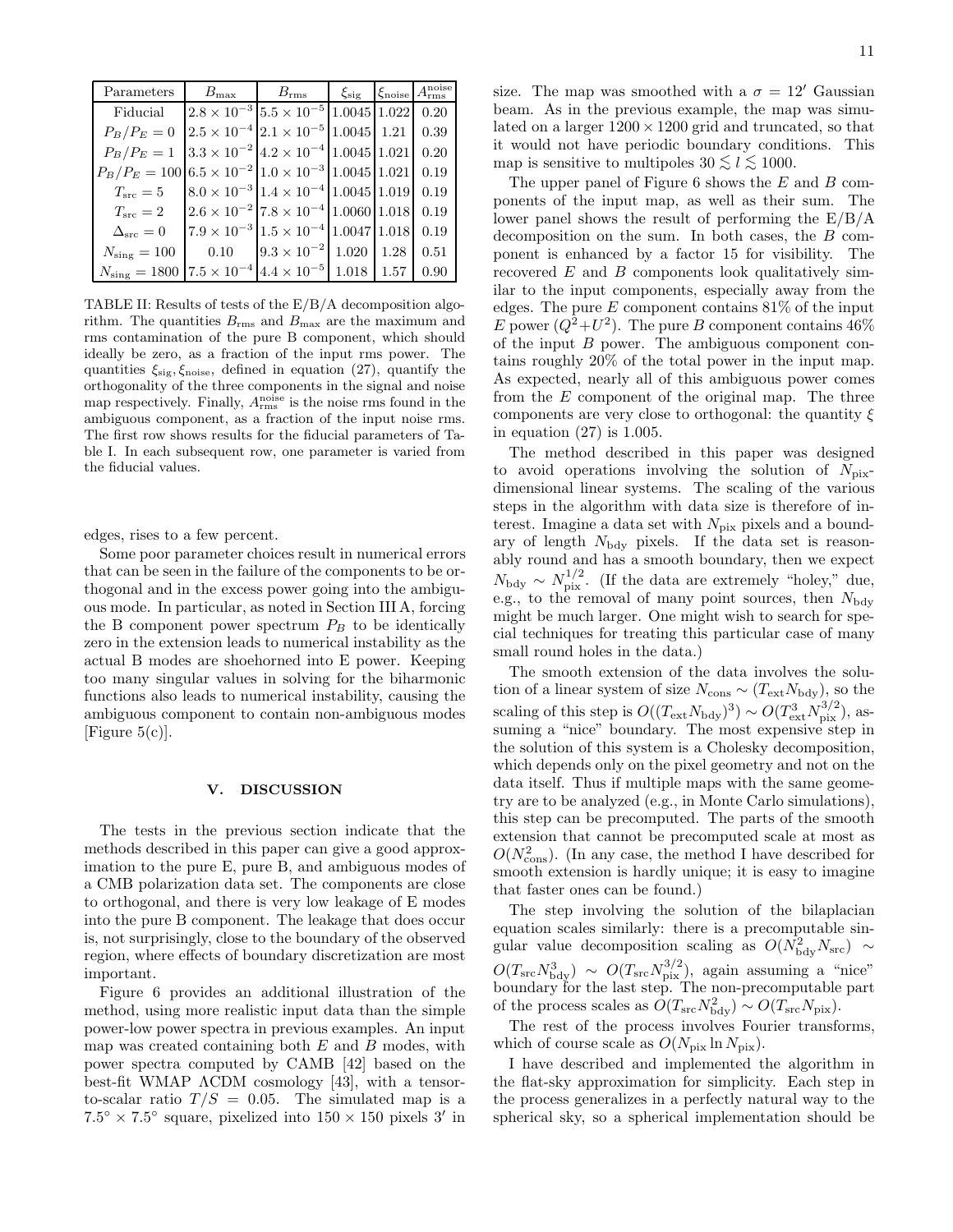

FIG. 6: Illustration of  $E/B/A$  decomposition. The upper panel shows the E component, B component, and the sum of the two components for a simulated map based on a  $\Lambda$ CDM cosmological model with a tensor-scalar ratio  $T/S = 0.05$ . The map contains  $150 \times 150$  pixels of size 3' and was smoothed with a  $\sigma = 12'$  beam. The B component is enhanced by a factor 15 for visibility. The lower panel shows the result of the  $E/B/A$  decomposition: the pure  $E$ , pure  $B$ , and ambiguous components are shown from left to right. Again, the pure  $B$  component is enhanced by a factor 15.

perfectly possible. In this case, the Fourier transforms must be replaced with spherical harmonic transforms. The portions of the algorithm that scale as  $N_{\text{pix}}\ln N_{\text{pix}}$ will then scale as  $N_{\rm pix}^{3/2}$  (i.e., the same as the HEALPix [44] programs synfast and anafast, and still at least as fast as the slowest other steps in the algorithm).

Alternative methods of performing an E/B/A decomposition have been proposed [36–38]. These methods are all potentially useful, but they differ from the one presented here in important ways. Some methods [36, 37] involve finding scalar-valued derivatives of the pure components (essentially,  $\mathbf{D}_{E,B}^{\dagger} \cdot \mathbf{p}$ , but do not yield the actual polarization maps (i.e., Stokes  $Q, U$ ) of the components. This has the advantage that the ambiguous contribution to the scalar maps is more concentrated at the boundary, so that approximate purification can be achieved by removing data near the edges. However, these methods do not allow for purification of the actual observables  $(Q, U)$ , as for these quantities the ambiguous modes persist far into the interior (Figure 4). For some purposes, one may wish to analyze the pure  $E$  and  $B$  components of the actual polarization map.

In addition, there is a potentially promising method based on a wavelet decomposition [38]. It too involves

removing the ambiguous modes via a hard cutoff near the boundary, but the cutoff is set in terms of the scale of each wavelet, rather than being a fixed number of pixels. This is a sensible approach, as the distance an ambiguous mode persists into the interior of a map depends on the frequency of the source function on the boundary. In contrast, the method I have described does not make any a priori assumption about the ambiguous modes being restricted to the proximity of the border. Rather, it solves the relevant equation to determine how far from the border the ambiguous modes persist.

In preparing for the analysis of any particular data set, it would be extremely interesting to perform simulations to compare the performance of the various methods in detail.

#### Acknowledgments

This work was supported by NSF awards 0507395 and 0922748. I thank the Laboratoire Astroparticule et Cosmologie at the Université Paris VII for hospitality while some of this work was performed.